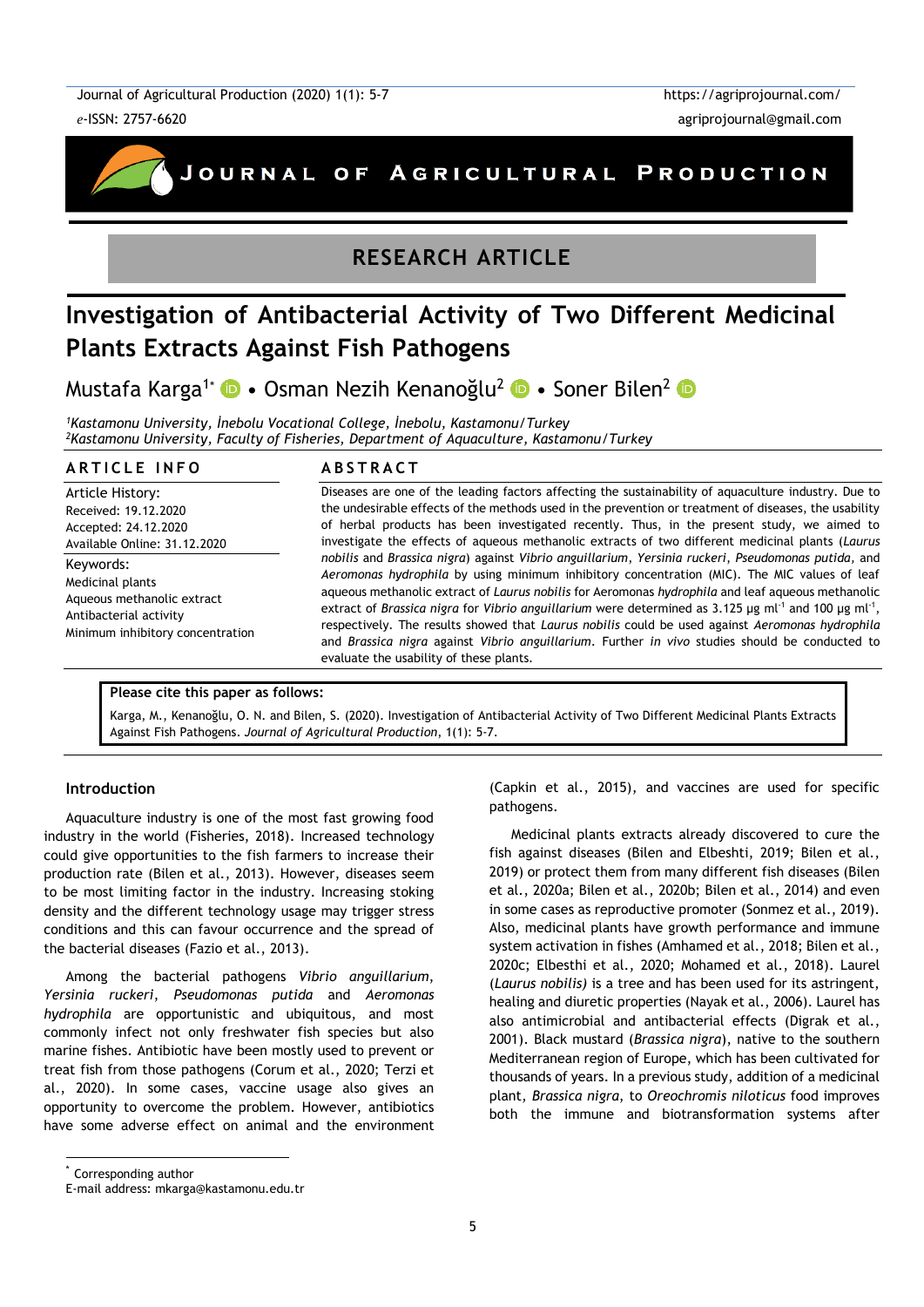exposure to a polycyclic aromatic hydrocarbon, BaP (Abbas et al., 2016).

In the present study, we performed to demonstrate that the effects of aqueous methanolic extract of *Laurus nobilis* and *Brassica nigra* against fish pathogen such as *Vibrio anguillarium*, *Yersinia ruckeri*, *Pseudomonas putida* and *Aeromonas hydrophila*.

### **Materials and Methods**

#### *Plant and Preparation of the Extracts*

The plants were purchased from herbalist in Kastamonu province. Aqueous methanolic extraction of the plants were performed as previously described (Bilen et al., 2016).

|  | Table 1. The list of the plants used in the study |  |  |  |
|--|---------------------------------------------------|--|--|--|
|--|---------------------------------------------------|--|--|--|

| <b>Scientific Name</b> | Family     | <b>Vernacular Name</b> |
|------------------------|------------|------------------------|
| Laurus nobilis         | Lauraceae  | Laurel                 |
| Brassica nigra         | Cruciferae | <b>Black Mustard</b>   |

# *Bacterial Strains*

The plant extracts were tested against Gram negative bacteria, *Vibrio anguillarium* (SBVA1), *Yersinia ruckeri*  (SBYR1), *Pseudomonas putida* (SBPP1) and *Aeromonas hydrophila* (SBAh1) which are isolated from fish and identified using conventional and molecular methods.

# *Minimum Inhibitory Concentration (MIC) Determination with Broth Microdilution Method*

The antibacterial activity of the plants aqueous methanolic extracts were determined using sterile 300 µl 96-well plates as previously described (Wiegand et al., 2008) with small modifications. Briefly, all plant extracts were diluted up to 3200 µg ml<sup>-1</sup> starting from 1.5625 µg ml<sup>-1</sup> (3200 µg ml<sup>-1</sup>, 1600 μg ml<sup>-1</sup>, 800 μg ml<sup>-1</sup>, 400 μg ml<sup>-1</sup>, 200 μg ml<sup>-1</sup>, 100 μg ml<sup>-1</sup>, 50 μg ml<sup>-1</sup>, 25 μg ml<sup>-1</sup>, 12.5 μg ml<sup>-1</sup>, 6.25 μg ml<sup>-1</sup>, 3.125 μg ml<sup>-1</sup> and 1.5625  $\mu$ g ml<sup>-1</sup>). 150  $\mu$ l plant extract and same amount of the bacterial suspension each contains  $1x10<sup>8</sup>$  CFU was mixed by pipetting. For control, only bacterial suspension and the only methanolic extraction of the plant were prepared and added to 96-well plates. The plates were then placed in the incubator and kept at 25 ℃ for 48 hours. Each bacteria and all concentrations were studied in triplicate.

# **Results**

The results of the study were given in Table 2.

**Table 2.** Antimicrobial activity of aqueous methanolic extracts of the medicinal plants used in the study

|                                                      | <b>Bacterial Strains</b> |      |           |       |
|------------------------------------------------------|--------------------------|------|-----------|-------|
| <b>Plant Species</b>                                 | VA                       | ΥR   | <b>PP</b> | АН    |
| Laurus nobilis ( $\mu$ g m $\lambda$ <sup>-1</sup> ) | 1600                     | 3200 | --------  | 3.125 |
| <i>Brassica nigra</i> ( $\mu$ g ml <sup>-1</sup> )   | 100                      | 3200 | --------  | 800   |

VA: *Vibrio anguillarium*; YR: *Yersinia ruckeri*; PP: *Pseudomonas putida*; AH: *Aeromonas hydrophila*.

The MIC value of laurel aqueous methanolic extract showed the strongest activity against *Aeromonas hydrophila*. Black mustard aqueous methanolic extract showed the strongest activity against *Vibrio anguillarium*. Both of the plant extracts exhibit no activity against *Pseudomonas putida*. Also the activity of the plants against *Yersinia ruckeri* was very weak  $(3200 \ \mu g \ m l^{-1}).$ 

#### **Discussion**

Medicinal herbs have many different chemical complex and substance and novel mechanism of the plans haven't been explained yet. In the present study effectiveness of the laurel and black mustard were demonstrated against *A. hydrophila* and *V. anguillarium*.

Kamaraj et al. (2012) have reported that the methanolic extract of the *A. indica* showed strong activity against *Klebsiella pneumonia*. Also, strong antimicrobial activity of *Cotinus coggyria* was determined against *Bacillus cereus*, *Bacillus subtilis*, *Staphylococcus aureus*, *Micrococcus luteus*, *Escherichia coli*, *Enterobacter aerogenes*, *Proteus vulgaris*, *Pseudomonas aeruginosa*, *Pseudomonas putida*, *Salmonella typhimurium*, *Salmonella typhi*, *Hanseniaspora guilliermondii*, *Rhodotorula rubra*, *Kluyveromyces fragilis*, *Kluyveromyces* 

*marxianus* and *Debaryomyces hansenii* (Dulger et al., 2009). Dulger et al. (2005) showed that several extracts and fractions of some Hypericum species have antimicrobial activity against bacterial pathogens.

In conclusion, this study highlights *Laurus nobilis* has antimicrobial activity against *Aeromonas hydrophila* and *Brassica nigra* has similar activity against *Vibrio anguillarium*. *In vivo* studies should be conducted using these plants extracts for the fish.

#### **References**

- Abbas, W. T., Awad, E., & Abdel-Rahman, E. H. (2016). Effect of Black Mustard (*Brassica nigra*) on the Interaction between Immune and Biotransformation Systems of Nile Tilapia (*Oreochromis niloticus*) Exposed to Benzo-a-Pyrene. Journal of Fisheries and Aquatic Science, 11(1): 56.
- Amhamed, I. D., Mohamed, G. A., Almabrok, A. A., Altief, T. A. S., & Bilen, S. (2018). Efficacy of dietary *Chenopodium album* extract on some health parameters, digestive enzymes and growth performance in juvenile *Cyprinus carpio*. Alınteri Zirai Bilimler Dergisi, 33(2): 165-176.